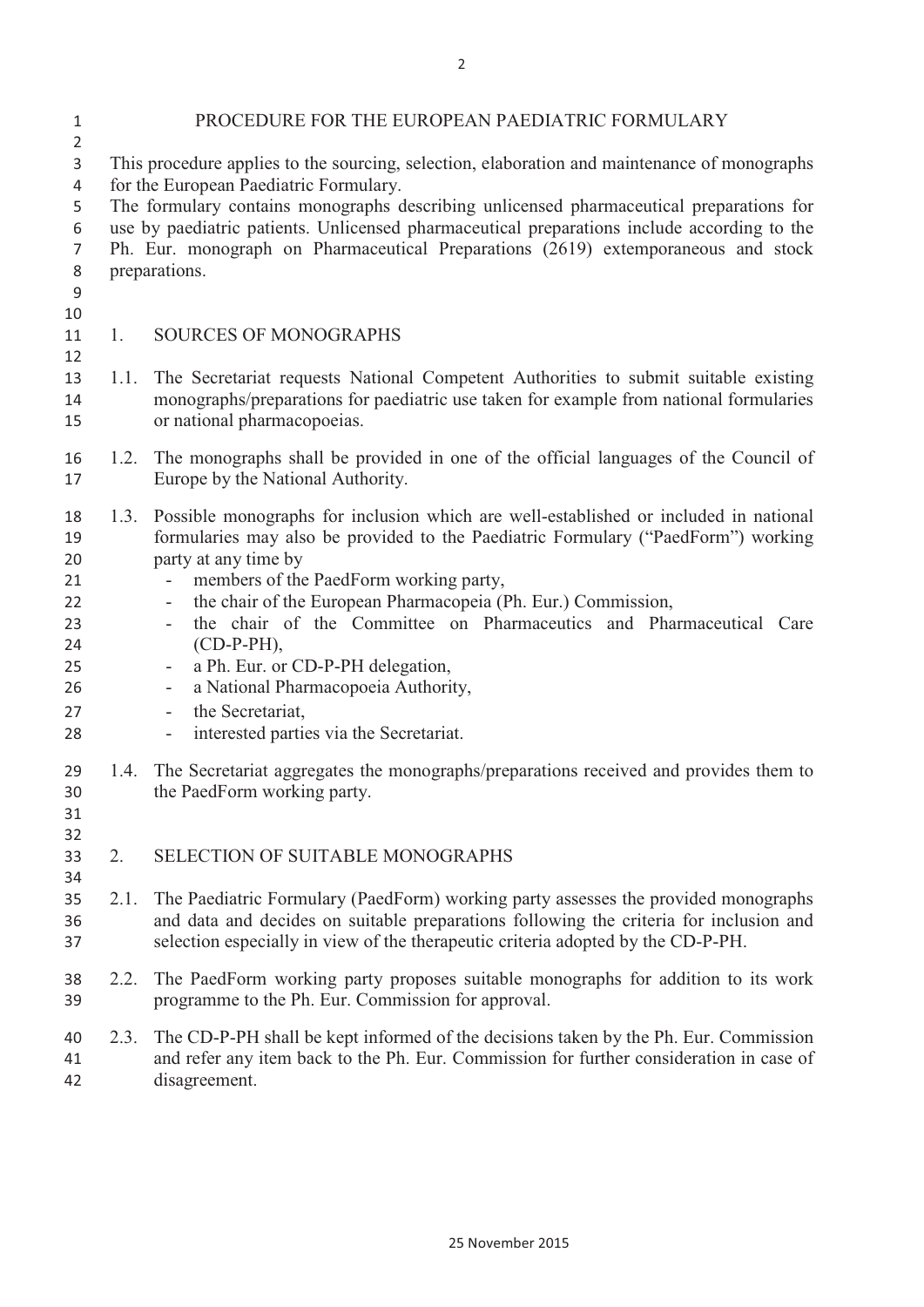3. DRAFTING OF MONOGRAPHS 3.1. Following addition to the work programme, a rapporteur and if appropriate co- rapporteur in the PaedForm working party is appointed. 3.2. The Secretariat would request additional data, e. g. from the provider of the original national monograph, if necessary. 3.3. The first draft, conforming to the list of criteria adopted by the CD-P-PH, is prepared in English language by the rapporteur(s) in cooperation with the Secretariat. 3.4. The draft monograph and a report on the assessment carried out are presented to the PaedForm working party. 3.5. If the PaedForm working party considers that further work or amendments are required, this task may be undertaken by the rapporteur(s) and the results are preferably presented at the next meeting of the working party. 3.6. Once the PaedForm working party has confirmed the draft monograph, the necessary amendments are incorporated and final editorial verification is performed by the Secretariat. 17<br>18<br>19 4. PUBLIC CONSULTATION 20<br>21 4.1. The monograph is published in English in Pharmeuropa for public consultation and simultaneously sent for information to the National Pharmacopoeia Authorities and the CD-P-PH. 4.2. Whenever necessary, the rapporteur of the monograph prepares an explanatory note to be published at the same time as the monograph. 4.3. The deadline for comments on the draft monographs by the public is set at 3 months from the publication date of Pharmeuropa. 28<br>29 5. CONSIDERATION OF COMMENTS 30<br>31 5.1. The secretariat uses an electronic "Document Review Tool" to prepare the compilation of the comments received which are made available to the rapporteur/co-rapporteur and to the PaedForm working party for the next meeting. 5.2. The rapporteur reviews the comments, tries to resolve the difficulties and submits proposals to the group. 5.3. The comments are considered by the PaedForm working party and the monograph is then agreed on for approval by the Ph. Eur. Commission. If necessary, to avoid delaying the publication of new texts, the working party submits a text for approval and proposes further work on an unresolved matter. 5.4. In cases where important modifications are foreseen a second round of consultation will take place.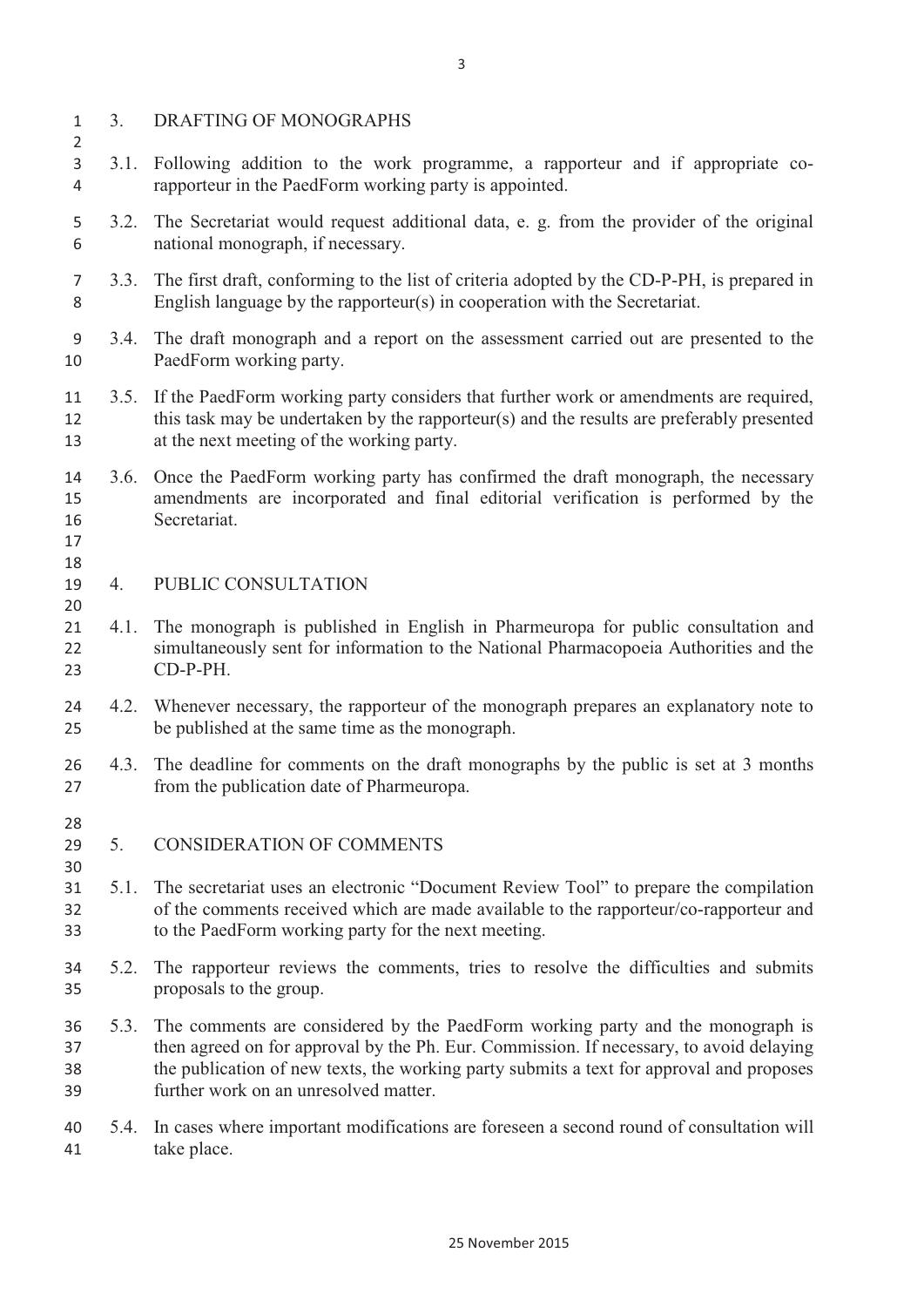| 1<br>2<br>3                                                          | 6.   | SUBMISSION TO THE EUROPEAN PHARMACOPOEIA COMMISSION AND<br>THE CD-P-PH                                                                                                                                                                                                                                                                                                                                                                                                                          |
|----------------------------------------------------------------------|------|-------------------------------------------------------------------------------------------------------------------------------------------------------------------------------------------------------------------------------------------------------------------------------------------------------------------------------------------------------------------------------------------------------------------------------------------------------------------------------------------------|
| 4<br>5                                                               | 6.1. | Once finalised the monograph is submitted to the Ph. Eur. Commission at its next<br>session for its approval.                                                                                                                                                                                                                                                                                                                                                                                   |
| 6<br>7                                                               |      | 6.2. Once approved by the Ph. Eur. Commission the monograph is submitted to the<br>CD-P-PH for final approval for publication at its next session or by correspondence.                                                                                                                                                                                                                                                                                                                         |
| 8<br>9<br>10<br>11                                                   | 7.   | <b>PUBLICATION</b><br>Monographs approved by the CD-P-PH are published by the Secretariat.                                                                                                                                                                                                                                                                                                                                                                                                      |
| 12<br>13<br>14<br>15<br>16                                           | 8.   | <b>MAINTENANCE</b>                                                                                                                                                                                                                                                                                                                                                                                                                                                                              |
|                                                                      | 8.1. | The Ph. Eur. PaedForm working party performs a periodical re-evaluation of the<br>monographs.                                                                                                                                                                                                                                                                                                                                                                                                   |
| 17<br>18<br>19                                                       | 8.2. | The Ph. Eur. PaedForm working party through the intermediary of its Chair may<br>request – depending on the outcome of the re-evaluation – a revision or a suppression of<br>the monograph from the European Paediatric Formulary.                                                                                                                                                                                                                                                              |
| 20<br>21<br>22<br>23<br>24<br>25<br>26<br>27<br>28<br>29<br>30<br>31 | 9.   | PROPOSALS FOR REVISION OR SUPPRESSION<br>Proposals concerning the revision or suppression of monographs in the European<br>Paediatric Formulary may be made by<br>- the chair of the Ph. Eur. Commission,<br>- the chair of the CD-P-PH,<br>a Ph. Eur. or CD-P-PH delegation,<br>$\overline{\phantom{a}}$<br>- a National Pharmacopoeia Authority,<br>- the responsible working party through the intermediary of its Chair,<br>- the Secretariat,<br>- interested parties via the Secretariat. |
| 32<br>33                                                             | 10.  | <b>REVISION OF TEXTS</b>                                                                                                                                                                                                                                                                                                                                                                                                                                                                        |
| 34                                                                   |      | Revision of texts shall be effected as follows:                                                                                                                                                                                                                                                                                                                                                                                                                                                 |
| 35<br>36<br>37                                                       |      | 10.1. A delegation, the chair of the Ph. Eur. Commission / CD-P-PH, the chair of the<br>PaedForm working party or the Secretariat presents a reasoned request for the revision<br>of the text to the Ph. Eur. Commission.                                                                                                                                                                                                                                                                       |
| 38<br>39                                                             |      | 10.2. When the Ph. Eur. Commission has decided on the priority to be accorded to the<br>proposed revision, the PaedForm working party is informed.                                                                                                                                                                                                                                                                                                                                              |
| 40<br>41<br>42                                                       |      | 10.3. The CD-P-PH shall be kept informed of the decisions taken by the Ph. Eur. Commission<br>and refer any item back to the Ph. Eur. Commission for further consideration in case of<br>disagreement.                                                                                                                                                                                                                                                                                          |